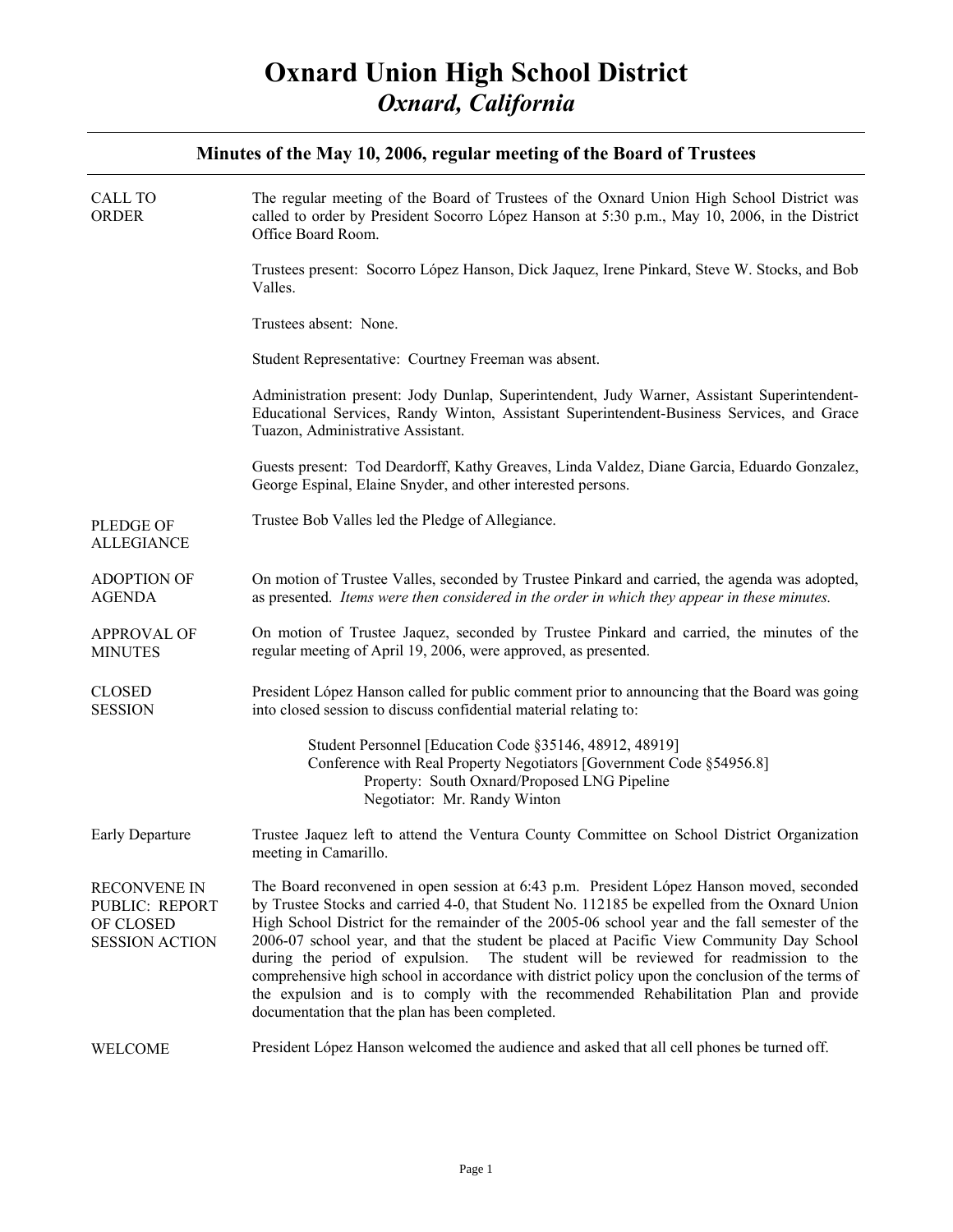### **Minutes of the May 10, 2006, regular meeting of the Board of Trustees**

| <b>PUBLIC HEARING:</b><br>Consideration of<br>Resolution No. 06-17,<br><b>School Facilities</b><br>Needs Analysis                | President López Hanson announced the public hearing considering approval of Adoption of<br>Resolution No. 06-17, Approving a School Facilities Needs Analysis, Adopting Alternative<br>School Facility Fees in Compliance with Government Code §65995.5, 65995.6 and 65995.7,<br>Adopting Responses to Public Comments Received and Making Related Findings and<br>Determination now open.                                                          |
|----------------------------------------------------------------------------------------------------------------------------------|-----------------------------------------------------------------------------------------------------------------------------------------------------------------------------------------------------------------------------------------------------------------------------------------------------------------------------------------------------------------------------------------------------------------------------------------------------|
| PUBLIC HEARING<br><b>CLOSED</b>                                                                                                  | Hearing no comments, the public hearing was closed.                                                                                                                                                                                                                                                                                                                                                                                                 |
| <b>ADOPTION OF</b><br>RESOLUTION<br>No. 06-17 SCHOOL<br><b>FACIITIES NEEDS</b><br>ANALYSIS                                       | On motion of Trustee Stocks, seconded by Trustee Pinkard and carried, Resolution No. 06-17,<br>Approving a School Facilities Needs Analysis, Adopting Alternative School Facility Fees in<br>Compliance with Government Code §65995.5, 65995.6, and 65995.7, Adopting Responses to<br>Public Comments Received and Making Related Findings and Determination was adopted, as<br>presented.                                                          |
| PUBLIC HEARING:<br>Consideration of<br>Resolution No. 06-18<br>to Increase in<br><b>Statutory School</b><br><b>Facility Fees</b> | President López Hanson announced the public hearing considering approval of Adoption of<br>Resolution No. 06-18, Approving an increase in Statutory School Facility Fees Imposed on New<br>Residential and Commercial/Industrial Construction Pursuant to Education Code §17620 and<br>Government Code §65995 now open.                                                                                                                             |
| <b>PUBLIC HEARING</b><br><b>CLOSED</b>                                                                                           | Hearing no comments, the public hearing was closed.                                                                                                                                                                                                                                                                                                                                                                                                 |
| <b>ADOPTION OF</b><br><b>RESOLUTION</b><br>No. 06-18 INCREASE<br><b>IN STATUTORY</b><br><b>SCHOOL FACILITY</b><br><b>FEES</b>    | On motion of Trustee Stocks, seconded by Trustee Pinkard and carried, Resolution No. 06-18,<br>Approving an Increase in Statutory School Facility Fees Imposed on New Residential and<br>Commercial/Industrial Construction Pursuant to Education Code §17620 and Government Code<br>§65995 was adopted, as presented.                                                                                                                              |
| <b>AUDIENCE TO</b><br><b>ADDRESS BOARD</b><br>OF TRUSTEES                                                                        | Eduardo Gonzalez, Channel Islands High School student, spoke in reference to Mr. Ito's removal<br>from Channel Islands High School or his being demoted to a teaching assignment. Eduardo said<br>that Mr. Ito has done a lot for the kids and school, and opined that he is an asset to Channel<br>Islands High School. He concluded that Mr. Ito should remain at Channel Islands High School<br>in his current position.                         |
|                                                                                                                                  | George Espinal, Channel Islands High School student, spoke in reference to rumors of Mr. Ito's<br>termination or demotion. George opined that this decision is not fair because Mr. Ito has done a<br>good job at Channel Islands High School and has helped students like him succeed.                                                                                                                                                             |
|                                                                                                                                  | Carlos Torres, Jr., former Channel Islands High School student, opined that Mr. Ito's removal<br>from his current position will greatly impact the school, students, and community at large. He<br>added that he had difficult times while a student at Channel Islands High School, and that Mr. Ito<br>helped him through those difficult times. Carlos told Trustees he would not be a successful<br>young adult if it were not for Mr. Tom Ito. |
|                                                                                                                                  | Christopher Torres, Channel Islands High School student, said that Mr. Ito kept him inline and<br>encouraged him to keep going in school. Christopher added that Mr. Ito provided him with a<br>backpack, pencils and school supplies during his time of need. Christopher told Trustees that                                                                                                                                                       |

Mr. Ito is an asset to Channel Islands High School.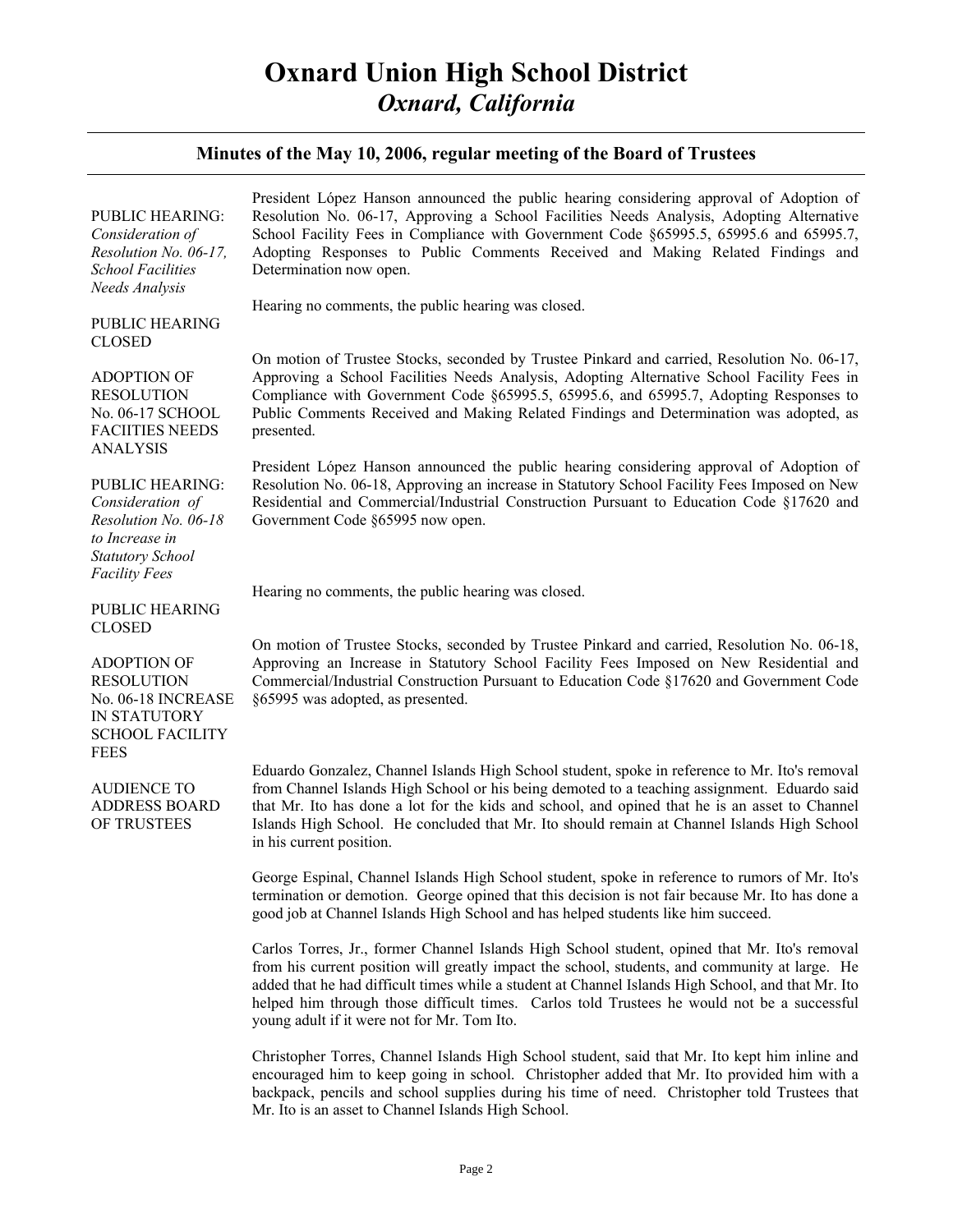| <b>SPECIAL REPORT:</b><br><b>RECOGNITON OF</b><br><b>OXNARD HIGH</b><br><b>SCHOOL "SILENT</b><br><b>AUCTION"</b><br><b>FUNDRAISING</b><br><b>EVENT</b> | Oxnard High School Principal James Edwards introduced Ms. Mary Singh, Oxnard High School<br>PTSA President, Mr. Sam Garza, and Ms. Lorrie Pell, Chairs of the second Annual Silent<br>Auction Fundraiser. Ms. Pell was happy to report that this year the committee raised \$37K,<br>which is \$10K more than what they raised last year. Mr. Garza commented that the Oxnard<br>High School parent volunteers went above and beyond the call of duty and added that the<br>planning stages for next year's Silent Auction are already under way. Ms. Singh introduced and<br>commended the Oxnard High School parent volunteers present.                                                                                                                                                                                  |
|--------------------------------------------------------------------------------------------------------------------------------------------------------|----------------------------------------------------------------------------------------------------------------------------------------------------------------------------------------------------------------------------------------------------------------------------------------------------------------------------------------------------------------------------------------------------------------------------------------------------------------------------------------------------------------------------------------------------------------------------------------------------------------------------------------------------------------------------------------------------------------------------------------------------------------------------------------------------------------------------|
|                                                                                                                                                        | Trustee Valles commented that he attended both this year's and last year's programs, and opined<br>that this committee has put the name <i>Oxnard</i> on the map. He reported the event boasted<br>community camaraderie, a variety of food, and excellent music. The event was well attended by<br>the community, and retired teachers, including the former Superintendent and his family.<br>Trustees thanked the parent volunteers for their hard work and dedication.                                                                                                                                                                                                                                                                                                                                                 |
| <b>BOARD</b><br><b>RECOGNITION:</b><br>Hueneme High School<br>Music Festival Winner                                                                    | Ms. Judy Warner, Assistant Superintendent-Educational Services, was pleased to report that<br>Hueneme High School received first place at the District Music Festival held at Pacifica High<br>School on March 24-25. Ms. Warner reported that it is the largest festival held in Ventura<br>County, with bands participating from both private and public schools. Mr. Mike Doty,<br>Hueneme High School Band Director, introduced Cynthia Orozco, Band President, along with<br>her mother, and Lynn Ortiz, Drum Major. Mr. Doty attributed their success to hard work and the<br>dedication of his students throughout the year. On behalf of the Board of Trustees, Trustee<br>Valles presented the school with a plaque of recognition and certificates of recognition to Mr.<br>Dody, Cynthia Orozco and Lynn Ortiz. |
| SUPERINTENDENT<br><b>UPDATES</b>                                                                                                                       | Superintendent Dunlap reported that this Friday will conclude three weeks of testing for the<br>district. She thanked Ms. Laura Galido, Director of Assessment and Accountability, for her<br>efforts, as well as teachers, administrators, and most of all the students who came to school<br>during testing. Superintendent Dunlap reported the district has 3,000 seniors this year and of<br>those seniors, 89% to 92% have passed the California High School Exit Exam.                                                                                                                                                                                                                                                                                                                                               |
|                                                                                                                                                        | Superintendent Dunlap congratulated Principal Daisy Tatum on Pacific View High School's six-<br>year clear WASC accreditation. Kudos also to Hueneme High School Principal John Saunders<br>on their recent three-year WASC review.                                                                                                                                                                                                                                                                                                                                                                                                                                                                                                                                                                                        |
|                                                                                                                                                        | Lastly, Dr. Dunlap reported that Ms. Terry Arena, Art Department Chair, is a recipient of a grant<br>from the Ventura Commerce and Education Foundation.                                                                                                                                                                                                                                                                                                                                                                                                                                                                                                                                                                                                                                                                   |
| <b>STUDENT</b>                                                                                                                                         | Due to the absence of Courtney Freeman, no report was provided.                                                                                                                                                                                                                                                                                                                                                                                                                                                                                                                                                                                                                                                                                                                                                            |
| <b>REPRESENTATIVE</b><br>TO THE BOARD OF<br><b>TRUSTEES</b>                                                                                            |                                                                                                                                                                                                                                                                                                                                                                                                                                                                                                                                                                                                                                                                                                                                                                                                                            |
| <b>CONSENT</b><br><b>CALENDAR</b>                                                                                                                      | Prior to consideration of approval of the Consent Calendar, Trustee Pinkard asked that the total<br>project amounts for Adolfo Camarillo High School and the rest of the schools be put on the<br>record. Assistant Superintendent Winton reported the total project amounts for consideration of<br>approval at tonight's meeting is approximately \$977,000.00, (includes 10% for change orders)<br>for Adolfo Camarillo High School, and \$650,000.00 for the other schools.                                                                                                                                                                                                                                                                                                                                            |
|                                                                                                                                                        | On motion of Trustee Pinkard, seconded by Trustee Valles and carried, the Consent Calendar<br>items were approved, as listed:                                                                                                                                                                                                                                                                                                                                                                                                                                                                                                                                                                                                                                                                                              |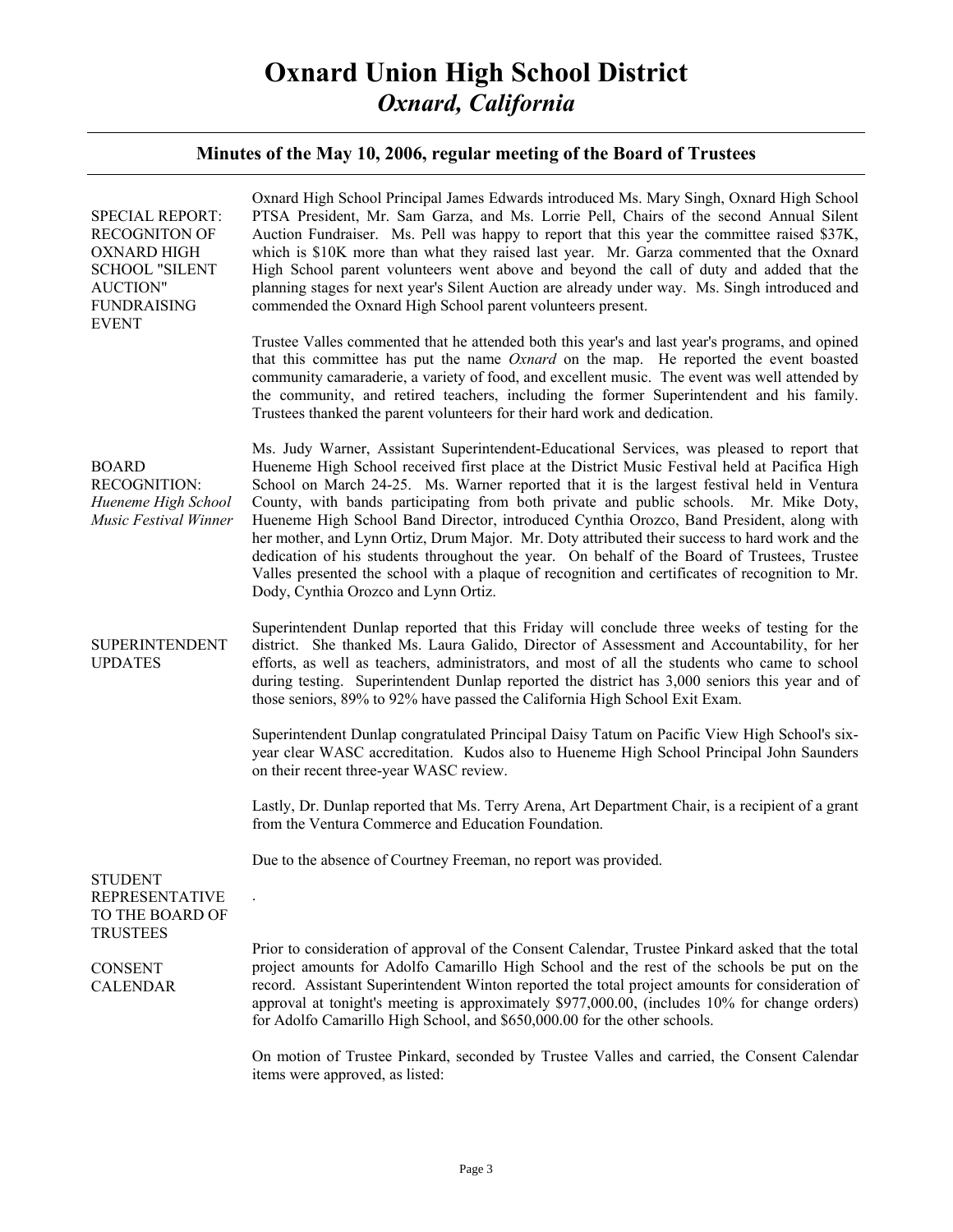### Certificated Personnel Consideration to Authorize Teaching Assignment by Board Authorization That the following individual(s), having completed at least 9 units of upper division of 18 semester units of coursework, be approved to teach in the designated subject, pursuant to Education Code §44263: Ernie Carrasco (18 semester units - Physical Education) Employment of First Year Probationary Certificated Employees, effective August 25, 2006 Ingrid Gaines, English Stephen Hayes, NJROTC Instructor, effective 08/25/06 Dirk Richardson, Mathematics Employment of Summer School 2006 Counselors Maria Aldana-Saldana Deborah Cornils Marcie Duncan Melissa Gunnels Stephanie Juarez Cristela Koreisz Monica Salas Employment of Summer School 2006 Certificated Personnel That the list of Summer School 2006 Certificated Personnel, on file with the permanent minutes, be employed, contingent upon appropriate credential, D.O.J. clearance, enrollment, and full funding from the California Department of Education. Employment of Summer School 2006 Algebra Academy Counselors Ivan Kozin David Ramos Emigdio Cordova Monica Salas Paul Johnson Employment of Summer School 2006 Migrant Academy Counselors Francisco Reynoso Emigdio Cordova Reclassification Marie "Frankie" Ramirez, from English teacher to Staff Development Resource Teacher-English Language Arts, effective 08/07/06 Reemployment of Temporary Employees as First Year Probationary Gina Daggett, Special Education teacher, effective 08/25/06 Dustin Duran, Mathematics teacher, effective 08/25/06 Kevin "Tuck" Engelmann, Science teacher, effective 08/25/06 Larry English, Mathematics teacher, from 80 to 100 percent assignment, effective 08/25/06 Robert Henchy, Science teacher, effective 08/25/06 Lorene Leyva, School Counselor, effective 08/14/06 Victor Moreno, Mathematics teacher, effective 08/25/06 Mujde Pidduck, English teacher, from 80 to 100 percent assignment David Ramos, School Counselor, effective 08/14/06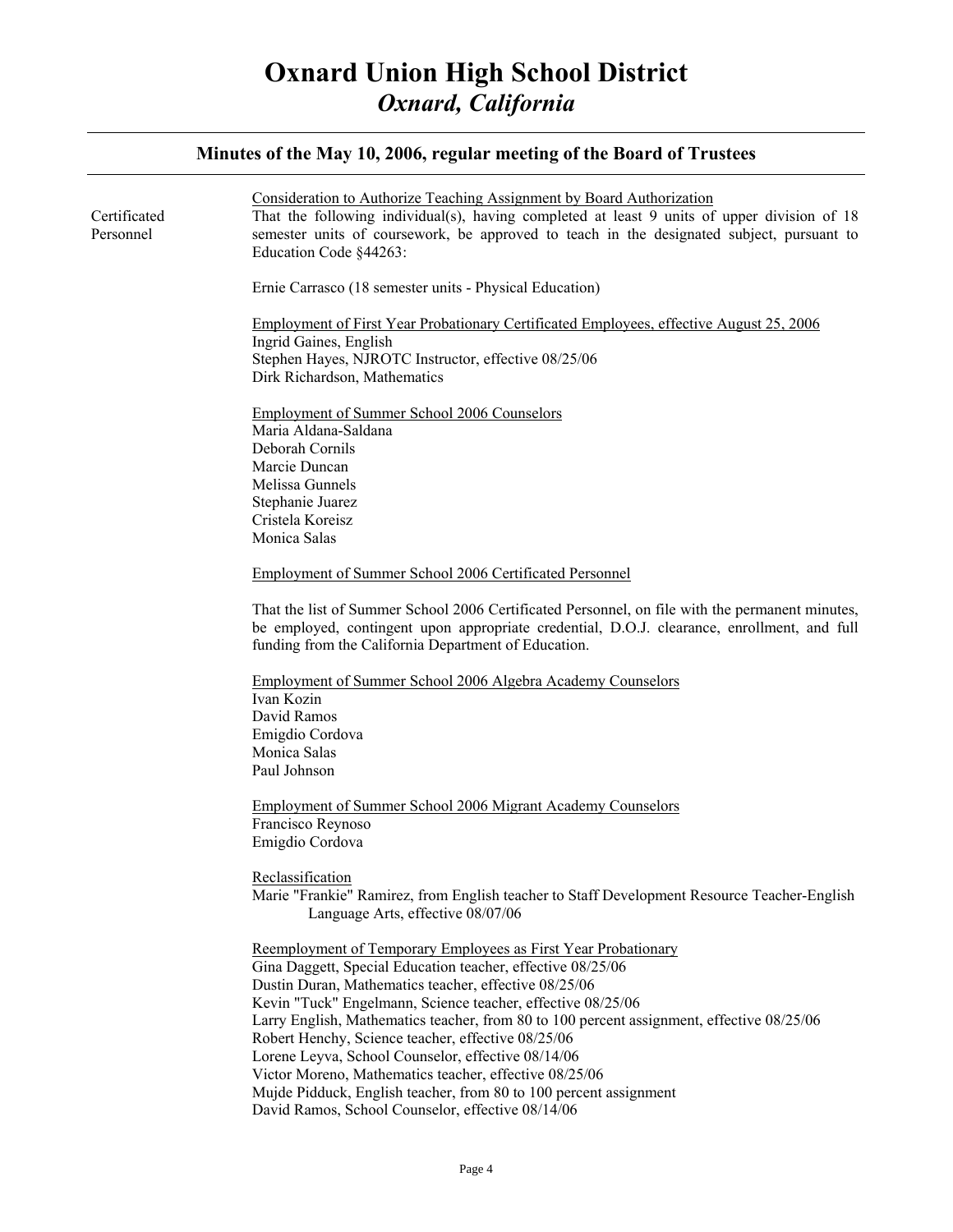| Certificated<br>Personnel<br>Continued | Request for Part-Time Service Leave, 2006-07 School Year<br>Lori Beyer, English teacher, from 100 to 80 percent assignment<br>April D'Andrea, English teacher, from 100 to 80 percent assignment<br>Kimberly Ma, Special Education teacher, from 100 to 80 percent assignment                                                                                                                                                                                                                                                                                                                                                                                                                                                                                                                                                                                                                                                                                          |
|----------------------------------------|------------------------------------------------------------------------------------------------------------------------------------------------------------------------------------------------------------------------------------------------------------------------------------------------------------------------------------------------------------------------------------------------------------------------------------------------------------------------------------------------------------------------------------------------------------------------------------------------------------------------------------------------------------------------------------------------------------------------------------------------------------------------------------------------------------------------------------------------------------------------------------------------------------------------------------------------------------------------|
|                                        | Request to Continue on Part-Time Service Leave, 2006-07 School Year<br>Corrine Abbott, English teacher, 60 percent assignment<br>Robert Andre, Photography teacher, 20 percent assignment<br>Thomas Buhring, Science teacher, 80 percent assignment<br>Bryn Carey, English teacher, 80 percent assignment<br>Rebecca Hopple-Cuellar, Business teacher, 80 percent assignment<br>Doris Jung, Mathematics teacher, 80 percent assignment<br>Erica Kern, Visual and Performing Arts teacher, 80 percent assignment<br>Mike Lee, Special Education teacher, 80 percent assignment<br>Debbie Manuel, Physical Education teacher, 80 percent assignment<br>Dan Mercer, Social Science teacher, 80 percent assignment<br>Eric Mountcastle, Mathematics teacher, 60 percent assignment<br>Linda Nielsen, English teacher, 60 percent assignment<br>Andrea Rousseau, English teacher, 80 percent assignment<br>Ellen Sherwood, Special Education teacher, 80 percent assignment |
|                                        | Laura Taylor, Mathematics teacher, 60 percent assignment<br>Joycelyn White, Science teacher, 60 percent assignment<br>Request to Return to Full-Time Assignment, 2006-07 School Year                                                                                                                                                                                                                                                                                                                                                                                                                                                                                                                                                                                                                                                                                                                                                                                   |
|                                        | Beth King, Special Education teacher, from 80 to 100 percent<br>Guadalupe Murillo, Foreign Language teacher, from 60 to 100 percent<br>Ramon Tejada, English/Mathematics teacher, from 80 to 100 percent<br>Lori Wrout, English teacher, from 80 to 100 percent                                                                                                                                                                                                                                                                                                                                                                                                                                                                                                                                                                                                                                                                                                        |
|                                        | Request for Sabbatical Leave for the Purpose of Professional Study, 2006-07 School Year<br>Peter Weinerth, Science teacher                                                                                                                                                                                                                                                                                                                                                                                                                                                                                                                                                                                                                                                                                                                                                                                                                                             |
|                                        | Release of Temporary Teachers<br>Jennifer Austin, English teacher, effective 06/17/06<br>Robert Ballog, Science teacher, effective 06/17/06<br>Dennis Brower, Independent Study, effective 06/17/06<br>Elzbieta Dabrowska, Foreign Language teacher, effective 06/17/06<br>Mariel Kaikana, Physical Education teacher, effective 06/17/06<br>Ida Lange, Consumer and Family Science teacher, effective 06/17/06<br>Lise Lange, English teacher, effective 06/17/06                                                                                                                                                                                                                                                                                                                                                                                                                                                                                                     |
|                                        | Retirement<br>Brian McKenna, English teacher, effective 06/17/06<br>Jeri P. Philbrick, Mathematics teacher, effective 06/19/06<br>Joe A. Stuckey, Business teacher, effective 06/17/06                                                                                                                                                                                                                                                                                                                                                                                                                                                                                                                                                                                                                                                                                                                                                                                 |
|                                        | Resignation<br>Joanna Burns, English teacher, effective 06/17/06<br>Jeffrey E. Frye, AFROTC Instructor, effective 06/17/06<br>William C. Henry, AFROTC Instructor, effective 05/08/06<br>Judith M. Jablonski, Nursing Instructor, effective 05/24/06<br>Deborah Marquez, Speech and Language Therapist, effective 06/17/06<br>LaSonja Temple, English teacher, effective 06/17/06                                                                                                                                                                                                                                                                                                                                                                                                                                                                                                                                                                                      |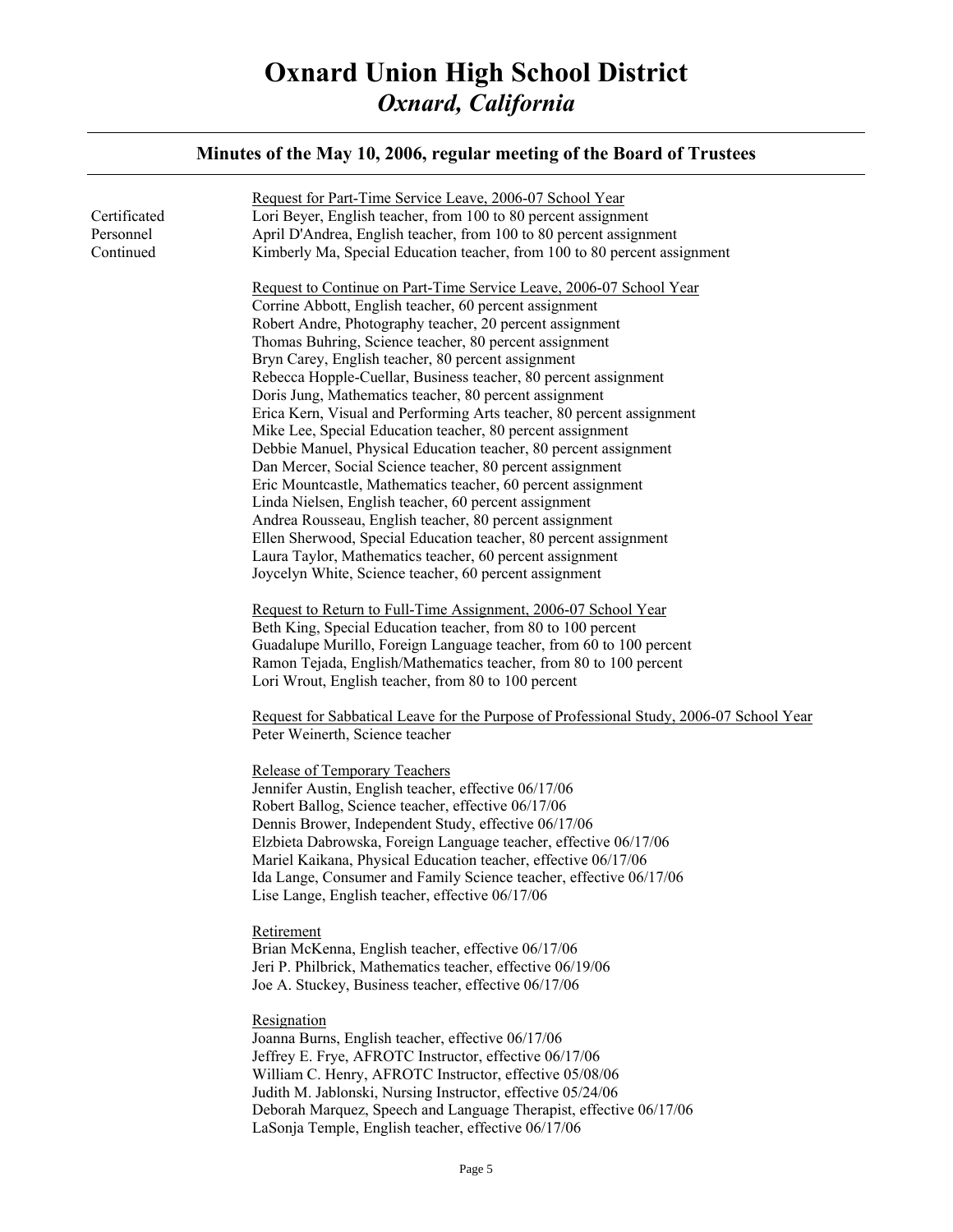#### Certificated Personnel Continued Classified Personnel Purchase Orders Voluntary Consent to Expulsion Voluntary Consent to Expulsion Voluntary Consent to Expulsion Declination of Employment James Martinez, Mathematics teacher Jaime Thomas, English teacher Employment Lidia Angel, Nutrition Services Assistant I, effective 05/11/06 Leonardo Noriel, Nutrition Services Assistant I, effective 05/12/06 Aaron Ramirez, Micro-Computer/Network Support Technician, effective 05/22/06 Ratification of Employment Ryan Martinez, Campus Supervisor, effective 05/01/06 Rainey Tanner, Guidance Technician, effective 05/09/06 Reclassification Lori Houlihan, from Clerical Assistant I to Clerical Assistant II, effective 05/08/06 Dina Hurtado, from Paraeducator I to Paraeducator IV, effective 04/03/06 Robert Murphy, from Textbook/Media Assistant to EDP Operator-Records, effective 05/15/06 Request for Leave of Absence Without Pay John Mora, Attendance Advisor, 05/10/06 **Resignation** Maria Arroyo, Nutrition Services Assistant I, effective 03/31/06 Rhonda Hodge, Staff Accountant, effective 05/05/06 Debra Relph, Attendance Specialist, effective 05/31/06 That Purchase Orders totaling \$990,920.27 and Direct Pays totaling \$647,822.06 be approved, as presented. That Student No. 106369 be expelled from the Oxnard Union High School District for the remainder of the 2005-06 school year and the fall semester of the 2006-07 school year, and that the student attend Pacific View Community Day School for the period of expulsion. The student will be reviewed for readmission in accordance with district policy upon the conclusion of the term of the expulsion, and is to comply with the recommended Rehabilitation Plan and provide documentation that the plan has been completed. That Student No. 110908 be expelled from the Oxnard Union High School District for the remainder of the 2005-06 school year and the fall semester of the 2006-07 school year, and that the Student attend Gateway Community School for the period of expulsion. The student will be reviewed for readmission in accordance with district policy upon the conclusion of the term of the expulsion, and is to comply with the recommended Rehabilitation Plan and provide documentation that the plan has been completed. That Student No. 113269 be expelled from the Oxnard Union High School District for the remainder of the 2005-06 school year and the fall semester of the 2006-07 school year, and that the student attend Pacific View Community Day School for the period of expulsion. The student will be reviewed for readmission in accordance with district policy upon the conclusion of the term of the expulsion, and is to comply with the recommended Rehabilitation Plan and provide documentation that the plan has been completed.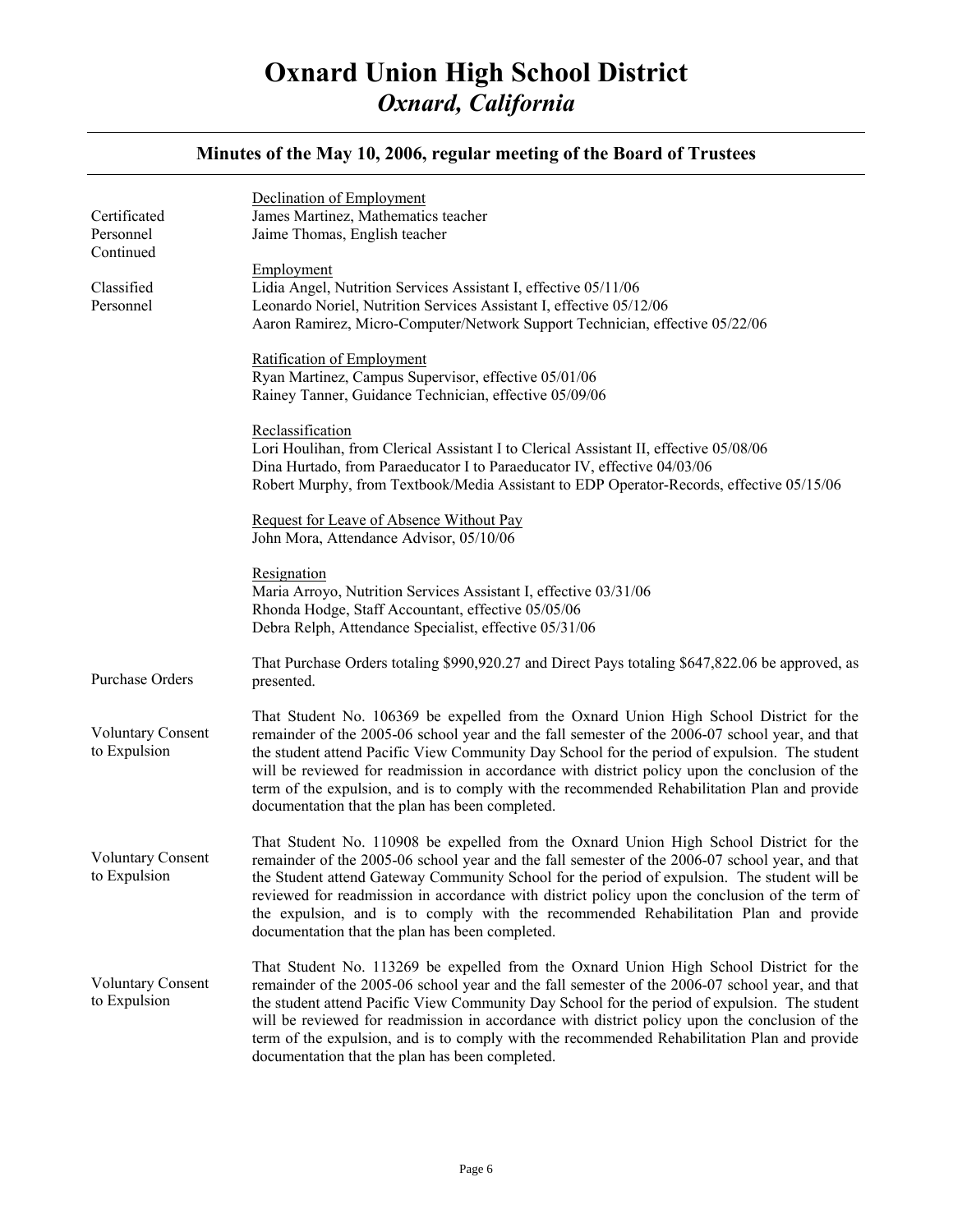| <b>Voluntary Consent</b><br>to Expulsion                                                        | That Student No. 115150 be expelled from the Oxnard Union High School District for the<br>remainder of the 2005-06 school year and the fall semester of the 2006-07 school year, and that<br>the student attend Gateway Community School for the period of the expulsion. The student will<br>be reviewed for readmission in accordance with district policy upon the conclusion of the term of<br>the expulsion, and is to comply with the recommended Rehabilitation Plan and provide<br>documentation that the plan has been completed.      |
|-------------------------------------------------------------------------------------------------|-------------------------------------------------------------------------------------------------------------------------------------------------------------------------------------------------------------------------------------------------------------------------------------------------------------------------------------------------------------------------------------------------------------------------------------------------------------------------------------------------------------------------------------------------|
| <b>Voluntary Consent</b><br>to Expulsion                                                        | That Student No. 122484 be expelled from the Oxnard Union High School District for the<br>remainder of the 2005-06 school year and the fall semester of the 2006-07 school year, and that<br>the student attend Pacific View Community Day School for the period of expulsion. The student<br>will be reviewed for readmission in accordance with district policy upon the conclusion of the<br>term of the expulsion, and is to comply with the recommended Rehabilitation Plan and provide<br>documentation that the plan has been completed. |
| Adoption of<br>Resolution No. 06-19<br>Ordering a Regular<br>Governing Board<br>Member Election | That Resolution No. 06-19, Resolution of the Oxnard Union High School District Ordering a<br>Regular Governing Board Member Election, Ordering Consolidation with Other Elections, and<br>Constituting "Specification of the Election Order" be adopted, as presented.                                                                                                                                                                                                                                                                          |
| Approval of Waiver<br>Requirement,<br><b>CAHSEE</b>                                             | That the waiver of California High School Exit Exam (CAHSEE) requirement in Mathematics<br>for one special education student be approved, as presented.                                                                                                                                                                                                                                                                                                                                                                                         |
| Approval of New                                                                                 | That the new textbook proposals be approved, as presented.                                                                                                                                                                                                                                                                                                                                                                                                                                                                                      |
| <b>Textbook Proposals</b>                                                                       | That the Thomson Gale Database proposal for Library Media Centers be approved, as presented.                                                                                                                                                                                                                                                                                                                                                                                                                                                    |
| Approval of Thomson<br>Gale Database for<br>Library Media Centers                               |                                                                                                                                                                                                                                                                                                                                                                                                                                                                                                                                                 |
| Approval of Pro West<br>Landscaping for<br>Football Fields                                      | That the proposal from Pro West Landscaping, Inc., in the amount of \$147,210.00, for the<br>landscaping and renovation of football fields at Adolfo Camarillo, Channel Islands, Hueneme,<br>Oxnard, Pacifica and Rio Mesa High Schools be approved, as presented.                                                                                                                                                                                                                                                                              |
| Approval of Channel<br>Islands Roofing for<br>Adult Ed, Hueneme<br>Road Facility                | That the proposal from Channel Islands Roofing for the roofing project at the Adult Education,<br>Hueneme Road Facility, in the amount of \$63,999.00, be approved, as presented.                                                                                                                                                                                                                                                                                                                                                               |
| Approval of VENCO<br>Electric for Parking<br>Lot Lights,<br><b>ACHS/RMHS</b>                    | That the proposal from VENCO Electric, Inc. for replacement of the parking lot lights in the<br>main parking lots at Adolfo Camarillo and Rio Mesa High Schools, in the amount of<br>\$217,000.00, be approved, as presented.                                                                                                                                                                                                                                                                                                                   |
| Approval of Blois<br>Construction for New<br>Water Line at ACHS                                 | That the proposal from Blois Construction, Inc. for installation of the new water line at Adolfo<br>Camarillo High School, in the amount of \$79,920.00, be approved, as presented.                                                                                                                                                                                                                                                                                                                                                             |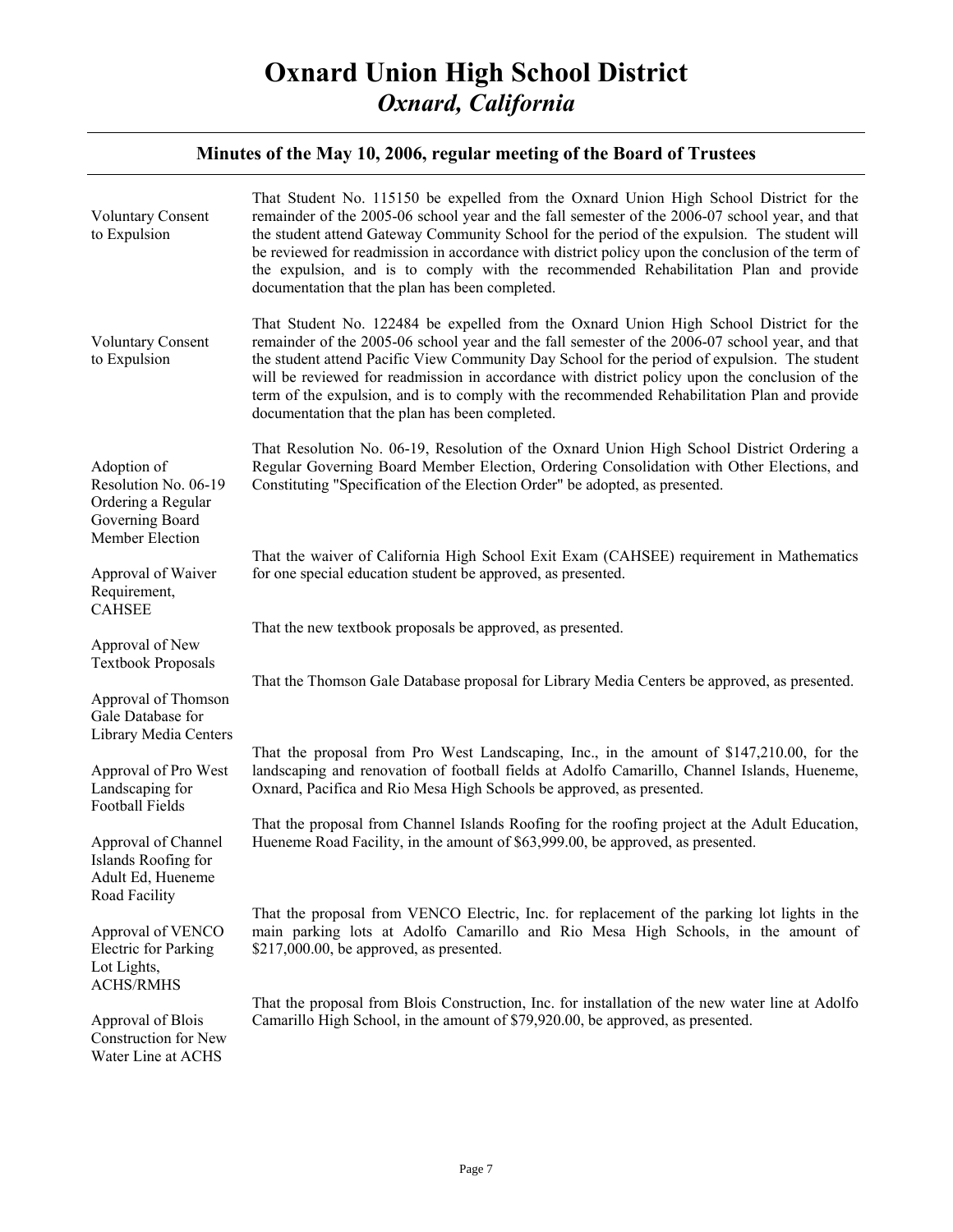| Approval of Fence<br>Factory for Omega<br>Fencing at CIHS                         | That the proposal from Fence Factory for installation of new Omega fencing at Channel Islands<br>High School, in the amount of \$133,854.00, be approved, as presented. Further, that in order to<br>expedite the work and make minor modifications as may be necessary, district administration is<br>authorized to approve change orders in an amount not to exceed ten percent (10%) of the<br>contracted price for the project.                                                         |
|-----------------------------------------------------------------------------------|---------------------------------------------------------------------------------------------------------------------------------------------------------------------------------------------------------------------------------------------------------------------------------------------------------------------------------------------------------------------------------------------------------------------------------------------------------------------------------------------|
| Approval of Fence<br>Factory for Ameristar<br>Fencing at RMHS                     | That the proposal from Fence Factory to replace the existing chain link fence and to install new<br>Ameristar fencing and access gates at Rio Mesa High School, in the amount of \$157,950.00, be<br>Further, that in order to expedite the work and make minor<br>approved, as presented.<br>modifications as may be necessary, district administration is authorized to approve change orders<br>in an amount not to exceed ten percent $(10\%)$ of the contracted price for the project. |
| Approval of RSC<br>Construction to<br><b>Resurface Parking</b><br>Lots at ACHS    | That the proposal from RSC Construction to resurface the parking lots at Adolfo Camarillo High<br>School, in the amount of \$260,000.00, be approved, as presented.                                                                                                                                                                                                                                                                                                                         |
| Approval of Tommy's<br>Landscape for<br>Renovation of Quad<br>at ACHS             | That the proposal from Tommy's Landscape for the renovation of the quad at Adolfo Camarillo<br>High School, in the amount of \$72,586.50, be approved, as presented. Further, that in order to<br>expedite the work and make minor modifications as may be necessary, district administration is<br>authorized to approve change orders in an amount not to exceed ten percent $(10\%)$ of the<br>contracted price for the project.                                                         |
| Approval of<br>Economos Painting for<br><b>Exterior Painting at</b><br><b>FHS</b> | That the proposal from Economos Painting Co. for exterior painting of Frontier High School, in<br>the amount of \$33,700.00, be approved, as presented. Further, that in order to expedite the work<br>and make minor modifications as may be necessary, district administration is authorized to<br>approve change orders in an amount not to exceed ten percent $(10\%)$ of the contracted price for<br>the project.                                                                      |
| Approval of ABCO<br>Painting for Exterior<br>Painting of Gym<br>at OHS            | That the proposal from ABCO painting, Inc. for painting of the exterior of Oxnard High School's<br>gymnasium, in the amount of \$56,600.00, be approved, as presented. Further, that in order to<br>expedite the work and make minor modifications as may be necessary, district administration is<br>authorized to approve change orders in an amount not to exceed ten percent $(10\%)$ of the<br>contracted price for the project.                                                       |
| Adoption of<br>Resolution No. 06-20<br>to Provide Child Care<br>and Development   | That Resolution No. 06-20 to enter into an agreement with the California Department of<br>Education for the purpose of providing child care and development services and to authorize the<br>designated personnel to sign contract documents for fiscal year 2005-06 be adopted, as<br>presented.                                                                                                                                                                                           |
| Services with CDE<br>Agreement with<br>Golden State Facilities<br>Services        | That the agreement with Golden State Facilities Services for emergency repair program<br>reimbursement claims services be approved, as presented.                                                                                                                                                                                                                                                                                                                                           |
|                                                                                   | That the Notice of Completions be approved, as presented:                                                                                                                                                                                                                                                                                                                                                                                                                                   |
| Approval of Notice<br>of Completions                                              | > Harbor Construction for General Construction at Channel Islands High School<br>> Kiwitt's General Building for the Freezer Building at Pacifica High School                                                                                                                                                                                                                                                                                                                               |
| Donations                                                                         | That the Donations Report for the reporting period April 20, 2006, through May 10, 2006, be<br>accepted, as presented.                                                                                                                                                                                                                                                                                                                                                                      |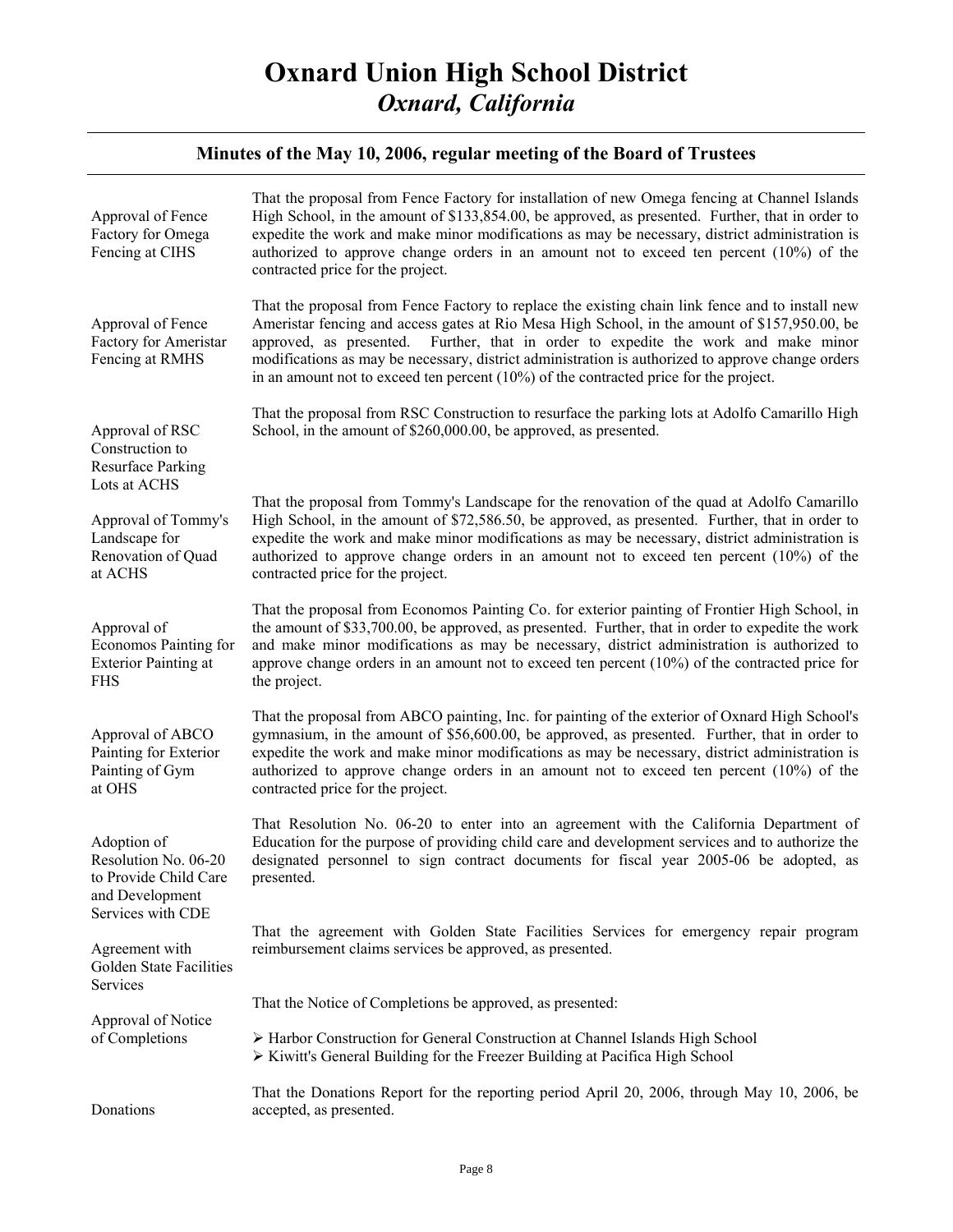| Disposal of<br><b>Surplus Property</b><br>Approval of<br>Roofing<br>Proposals                | That the items listed be declared surplus and that staff be authorized to dispose of all items<br>through sale or other means, in the most expeditious manner.                                                                                                                                                                                                                                                                                                                                                                           |
|----------------------------------------------------------------------------------------------|------------------------------------------------------------------------------------------------------------------------------------------------------------------------------------------------------------------------------------------------------------------------------------------------------------------------------------------------------------------------------------------------------------------------------------------------------------------------------------------------------------------------------------------|
|                                                                                              | That the roofing proposals be approved, as presented:                                                                                                                                                                                                                                                                                                                                                                                                                                                                                    |
|                                                                                              | > Channel Islands Roofing, Inc. to install Tremco Roofing System at Frontier and Adolfo<br>Camarillo High Schools                                                                                                                                                                                                                                                                                                                                                                                                                        |
|                                                                                              | > Cabral Roofing & Waterproofing, Inc. to install Tremco Roofing System at Rio Mesa<br>High School                                                                                                                                                                                                                                                                                                                                                                                                                                       |
|                                                                                              | $\triangleright$ Rey Crest Roofing & Waterproofing Co. to install Tremco Roofing System at Channel<br>Islands High School                                                                                                                                                                                                                                                                                                                                                                                                                |
|                                                                                              | That the asphalt proposals be approved, as presented:                                                                                                                                                                                                                                                                                                                                                                                                                                                                                    |
| Approval of<br>Asphalt<br>Proposals                                                          | > Robert Chartrand Construction, Corp. for Asphalt Project at Frontier High School<br>> Landmark Grading & Paving Co. for Asphalt Project at Rio Mesa High School                                                                                                                                                                                                                                                                                                                                                                        |
| Approval of A. Bates<br>General Contractor<br>for Bus Barn<br>Expansion                      | That the proposal from A Bates General Contractor for the district bus barn expansion, in the<br>amount of \$294,000.00, be approved, as presented. Further, that in order to expedite the work<br>and make minor modifications as may be necessary, district administration is authorized to<br>approve change orders in an amount not to exceed ten percent $(10\%)$ of the contracted price for<br>the project.                                                                                                                       |
| <b>APPROVAL OF</b><br><b>SCHOOL</b>                                                          | On motion of Trustee Valles, seconded by Trustee Pinkard and carried, the School<br>Accountability Report Cards were approved, as presented.                                                                                                                                                                                                                                                                                                                                                                                             |
| <b>ACCOUNTABILITY</b><br><b>REPORT CARDS</b>                                                 | This policy will be returned for a second reading.                                                                                                                                                                                                                                                                                                                                                                                                                                                                                       |
| <b>CONSIDERATION</b><br>OF NEW BOARD<br><b>POLICY 5030:</b><br>Student and Staff<br>Wellness |                                                                                                                                                                                                                                                                                                                                                                                                                                                                                                                                          |
| <b>ADOPTION OF</b><br><b>RESOLUTION</b><br>No. $06-21$ :<br>Classified School                | On motion of Trustee Valles, seconded by Trustee Pinkard and carried, Resolution No. 06-21:<br>Classified School Employee Week, May 21-27, 2006, was adopted.                                                                                                                                                                                                                                                                                                                                                                            |
| <b>Employee Week</b><br><b>RATIFICATION</b>                                                  | On motion of Trustee Valles, seconded by Trustee Pinkard and carried, the following change<br>orders were ratified, as presented:                                                                                                                                                                                                                                                                                                                                                                                                        |
| OF CHANGE<br><b>ORDERS</b>                                                                   | $\triangleright$ No. 1 to Kewaunee Scientific Group for Additional Construction at Channel Islands High<br>$\triangleright$ No. 8 to Harbor Construction for Additional Construction at Adolfo Camarillo High School                                                                                                                                                                                                                                                                                                                     |
| <b>BOARD MEMBERS'</b><br><b>REPORTS AND</b><br>COMMUNICATION                                 | Trustee Stocks reported that the Transportation Department is excited about the implementation<br>of the new EDULOG transportation software. He reported additionally that he attended Channel<br>Islands' Open House program. Lastly, he shared that he and Tony Diaz, District Interscholastic<br>Athletic Director, attended an assembly hearing in Sacramento to testify in support of the<br>California Interscholastic Federation's eligibility requirements. Trustee Stocks reported the<br>testimonies presented were excellent. |